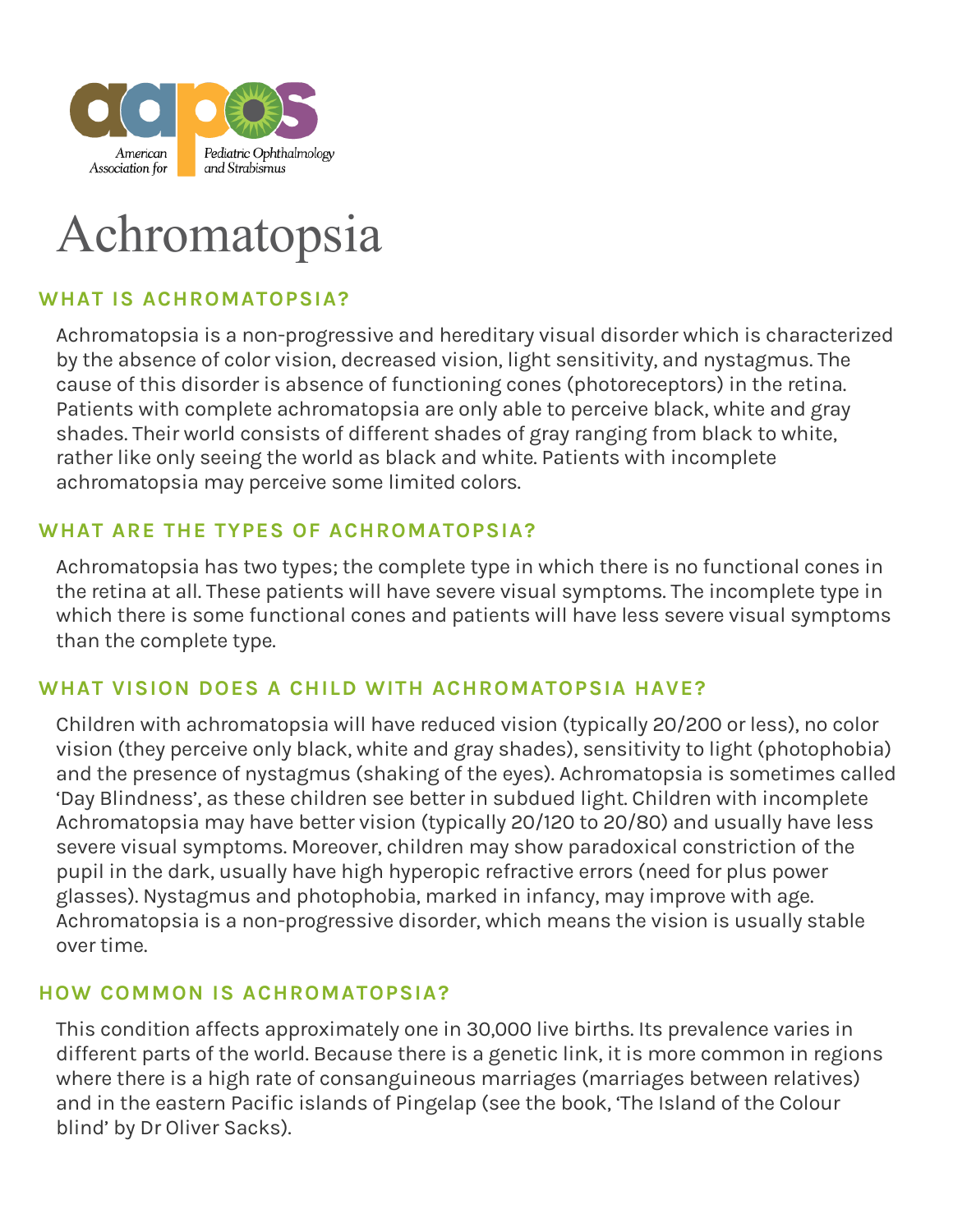

# **ARE RED-GREEN COLOR BLINDNESS(COLOR DEFICIENCY) AND ACHROMATOPSIA THE SAME CONDITION?**

No, red-green color deficiency patients have difficulty distinguishing red and green colors. People with red-green color deficiency have otherwise normal visual acuity and do not have complete lack of color perception.

#### **WHAT CAUSES ACHROMATOPSIA?**

Achromatopsia is a genetic disorder in which a child is born with nonfunctioning cones. The cones are special photoreceptor cells in the retina that absorb different color lights. There are three types of cones that are responsible for normal color vision. These are the red cones, the green cones, and the blue cones. A balanced distribution of these cells is necessary for normal color vision. A child born with non-functioning cones will have achromatopsia. Mutations in the following genes are known to cause achromatopsia: ATF6, CNGA3, CNGB3, GNAT2, PDE6C and PDE6H.

#### **HOW IS THE DIAGNOSIS MADE?**

The diagnosis will be made by your ophthalmologist. Initially, family history and symptoms such as light sensitivity and reduced vision will provide clues essential to the diagnosis. The retinal examination may be normal in appearance. The color vision tests commonly performed in the clinic are the Ishihara pseudoisochromatic tests, H-R-R tests, Farnsworth panel D15 color test and the City University tests. Additional testing such as optical coherence tomography (OCT), fundus autofluorescence, visual fields, as well as electroretinogram (ERG) to measure cone function are also important in making the diagnosis for this condition. Genetic testing can be performed to test for the mutations in the most common genes to confirm the diagnosis.

#### **WHAT ARE THE CHANCES OF HAVING MORE CHILDREN WITH ACHROMATOPSIA?**

Normally, each gene in the body has two copies or alleles, one allele comes from the mother and the other allele comes from the father. Achromatopsia is an autosomal recessive disorder, which means that for the disease to develop, the two copies or alleles of the gene should be mutated. A carrier is an individual who only has one copy or allele of the mutated gene and does not have achromatopsia. For achromatopsia to develop, a person must inherit one allele of the mutated gene from each parent. This means that both parents must be either carriers or have the disease involving mutations in the same achromatopsia gene. If both parents are carriers, each sibling of an affected individual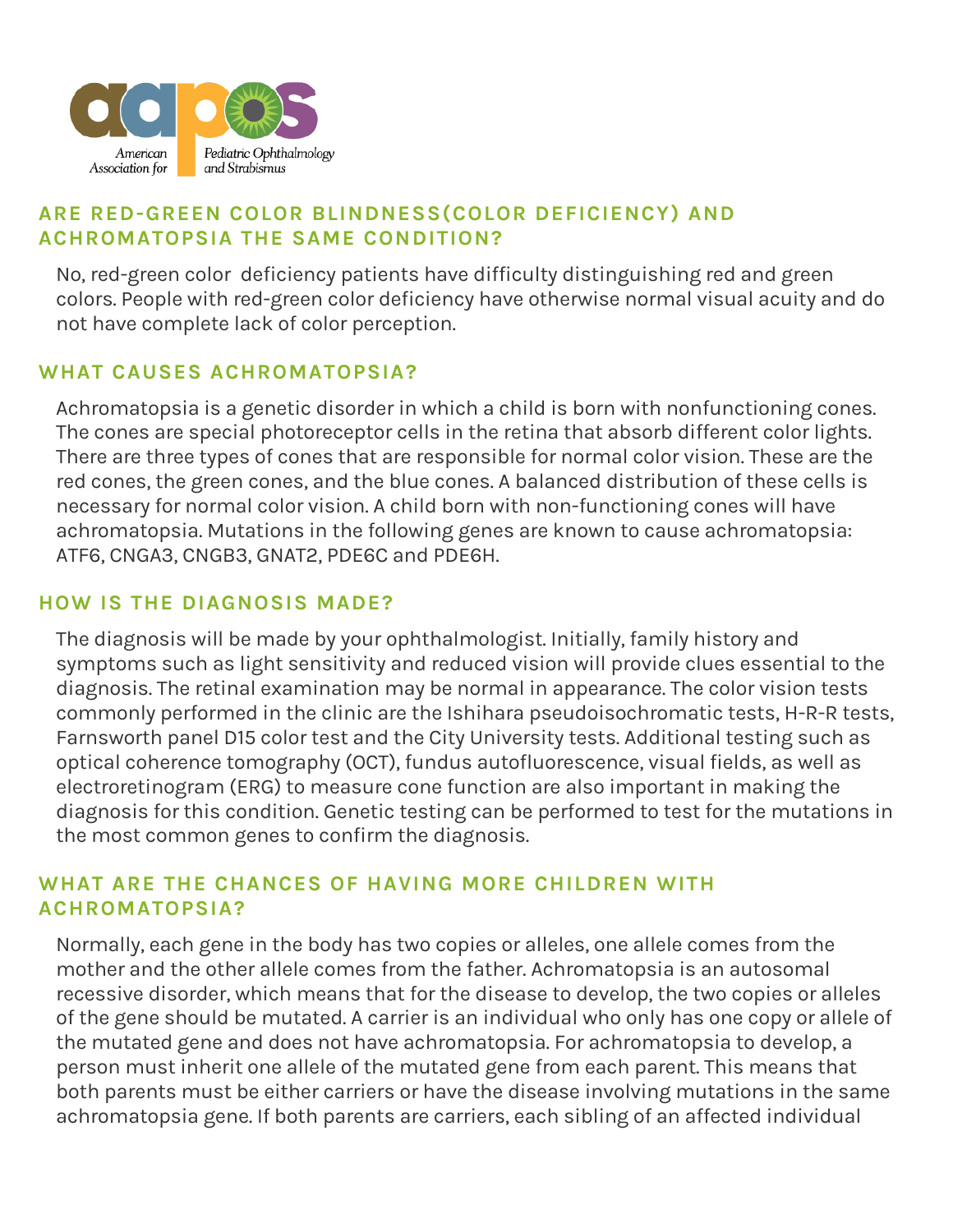

with achromatopsia has a 25% chance of having the disease, a 50% chance of being an asymptomatic carrier, and a 25% chance of not having the disease and not being a carrier.



Fig. 1 Child with achromatopsia outdoor



Fig. 2 Same child indoors in dim light

# **WHAT TREATMENT IS AVAILABLE FOR ACHROMATOPSIA?**

Currently there is no cure for achromatopsia. Several clinical trials for gene replacement therapy for CNGA3 and CNGB3-related achromatopsia are currently ongoing and recruiting patients. There are also clinical observational trials that are recruiting patients for clinical evaluation to study the natural history of achromatopsia. Animal models of achromatopsia in dogs and mice have shown promising results in restoring some cone function in the retina. Search ClinicalTrials.gov in the US and ClinicalTrialsRegister.eu in Europe for more information on clinical studies for achromatopsia. Children should be checked for refractive errors (need for glasses). Prescribing glasses to correct refractive conditions such as far-sightedness (hyperopia), near-sightedness (myopia) and astigmatism can improve the vision somewhat but will not restore normal levels of